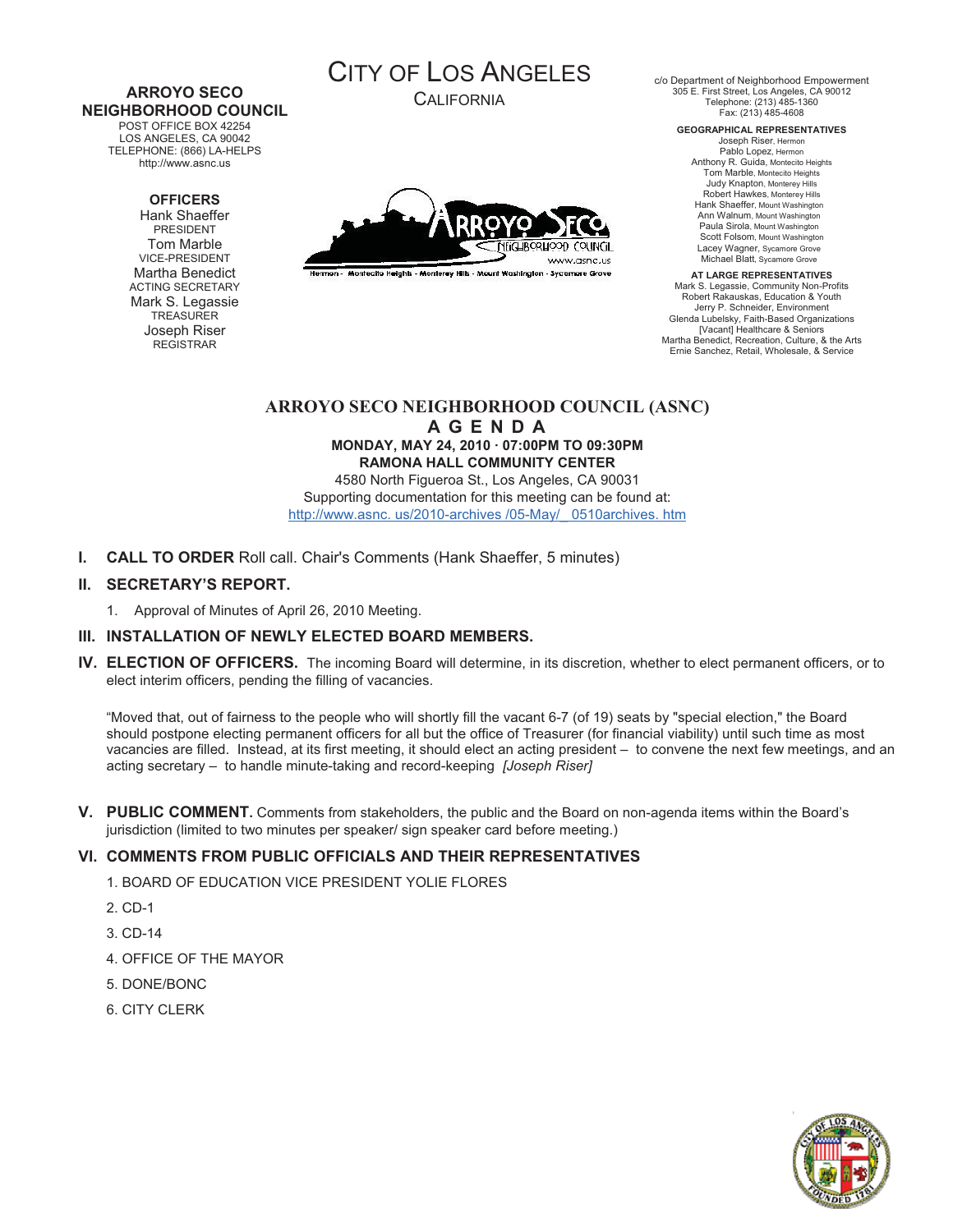# **ARROYO SECO NEIGHBORHOOD COUNCIL (ASNC) MONDAY, MAY 24, 2010 · 07:00PM TO 09:30PM RAMONA HALL COMMUNITY CENTER**

#### **VII. TREASURER'S REPORT.** (Mark S. Legassie)

#### **VIII.ACTION ITEMS.** Funding Requests and Related Matters.

- 1. REVIEW AND APPROVAL OF FY2011 ASNC BUDGET. *[Mark S. Legassie]*
- 2. WEB SERVICES PROVIDER. Moved that the ASNC Board select a Web services provider for the fiscal year 2010-11 from among those responding to its request for proposal -- under recommendation from the Communications & Outreach Committee, working with the current volunteer Webmaster -- and authorize the Treasurer to make the appropriate payment arrangements with the selected provider for the quarterly stipend of \$400 previously approved. *[Communications & Outreach Committee]*

#### **VII ACTION ITEMS.** Non-Finance Related.

- 1. RECRUITMENT OF CANDIDATES FOR VACANT ASNC BOARD POSITIONS. Discussion of efforts to recruit new candidates for vacant Board positions *[Communications & Outreach Committee]*
- 2. ARROYO SECO PARKWAY DESIGNATION. Caltrans has submitted an application for listing the Arroyo Seco Parkway on the National Register of Historic Places. The State office of Historic Preservation currently is reviewing the application for consideration later this year. Moved that the ASNC would like to become an official interested party and participate in the review through public comments *[Recreation, Culture and the Arts]*

#### **IX. COMMITTEE AND OTHER REPORTS.**

- 1. Local Issues.
	- (a) Hermon
	- (b) Montecito Heights
	- (c) Monterey Hills
	- (d) Mount Washington
	- (e) Sycamore Grove
- 2. Communications and Outreach (Joseph Riser)
- 3. Budget and Finance (Mark Legassie)
- 4. Recreation, Culture and the Arts (Martha Benedict)
- 5. Environment (Jerry Schneider)
- 6. Community Garden (Paula Sirola)
- 7. Public Safety (Mark Legassie)
- 7. Rules and Elections (Tom Marble)

## **X. REPORTS FROM LIAISONS.** (10 minutes)

- 1. LOS ANGELES NEIGHBORHOOD COUNCILS COALITION (Ann Walnum)
- 2. MW ELEMENTARY SCHOOL MULTIPURPOSE ROOM (Ann Walnum)
- 3. FRIENDS OF SOUTHWEST MUSEUM (Ann Walnum)
- 4. DIRECTOR OF ANIMAL WELFARE (Lezle Stein, thedogtrainer@hotmail.com, 323-225-6700)
- 5. OTHER